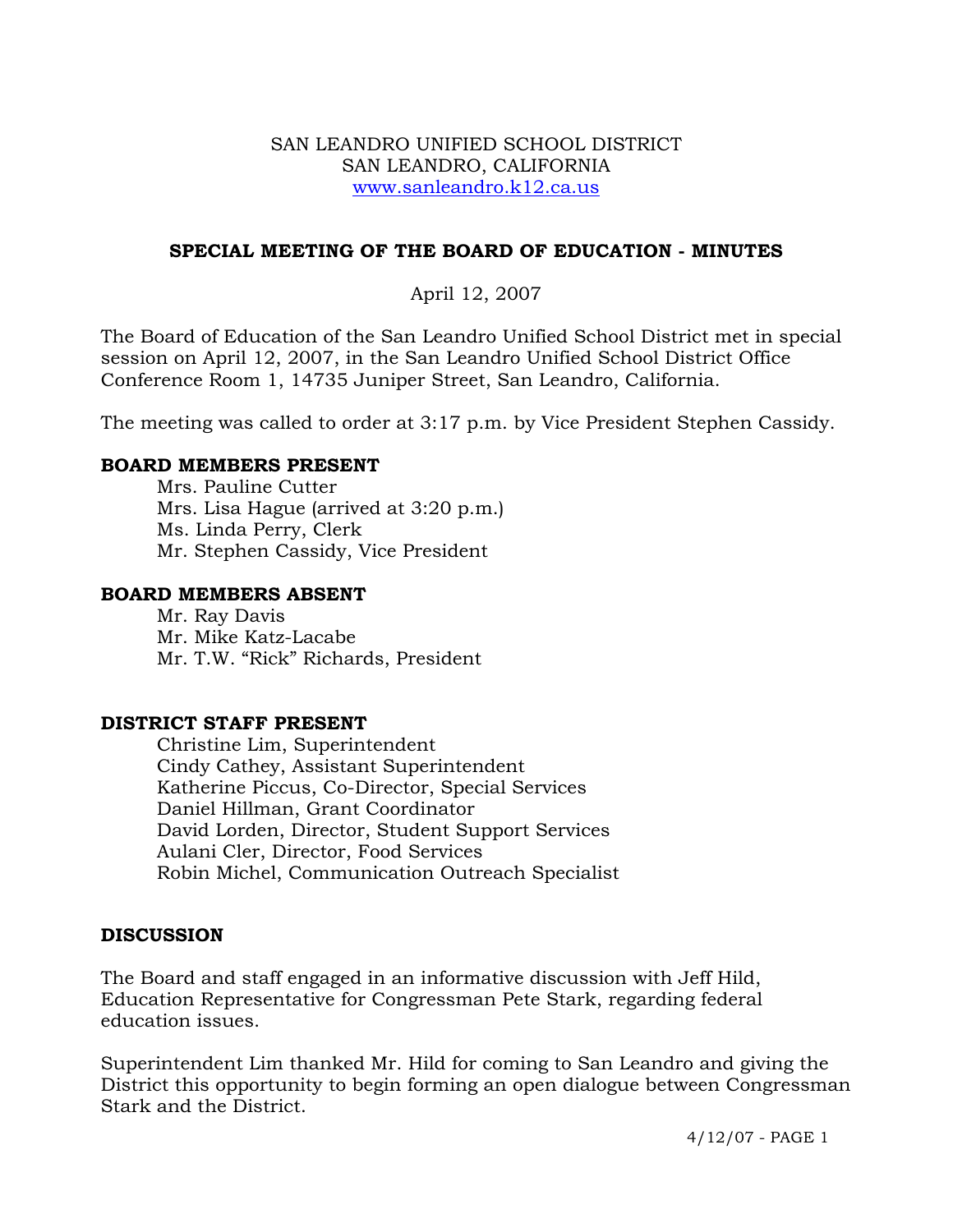The Superintendent set the stage by having the District team members introduce themselves and their role in the District. She then shared an overview and demographic breakdown of San Leandro Unified, adding that recently the District passed a \$109 million bond where \$45.5 million would fund modernization District-wide, and \$63.5 million would focus on new construction including a new San Leandro High School freshman campus, purchase PG&E lot for high school parking, an Arts Education Center, library expansion, and Career Technical Education.

Staff provided information and recommendations on the following federal education issues that are of concern for our District:

#### FY 2008 Federal Budget Issues

Assistant Superintendent Cindy Cathey shared a chart illustrating the funding amounts for Fiscal Years (FY) 2006 and 2007, and the difference between FY 2007 spending levels and the President's FY 2008 budget request to Congress. She said that Title I Grants, Title I School Improvement, Improving Teacher Quality, Safe and Drug-Free Schools, Special Education, Career & Technical Education, Even Start, Innovative Programs, Teacher Quality Enhancement and English Language Acquisition are the programs that currently benefit the District. Unfortunately, the District has yet to receive any funding for Educational Technology, stressing the frustration felt because strict guidelines and requirements in the application process make it difficult for small districts to compete against larger ones.

#### Special Education

Katherine Piccus, Co-Director of Special Education, explained that the meager increases in federal funding provided over the last several fiscal years have made it difficult for the District to meet the continued escalating costs to fund the multiple services the District is required to provide, particularly with the increase in cases of autism surfacing, not to mention the legal ramifications that can arise should a District not provide mandated services. This has resulted in increased encroachment to the District's general fund. She stressed that it was important for Congress to understand that federal funding for special education must be increased in order for the school to pay for the needed services.

Ms. Perry was interested in any suggestions Mr. Hild might have that would assist us in advocating for additional funding for Special Education.

Mr. Hild encouraged continued dialogue with Chairman George Miller and members of the Education and Workforce Committee to support this cause.

#### . No Child Left Behind

Ms. Perry distributed packets of information including copies of No Child Left Behind (NCLB) Reauthorization, and CSBA's Fix NCLB Campaign, noting that in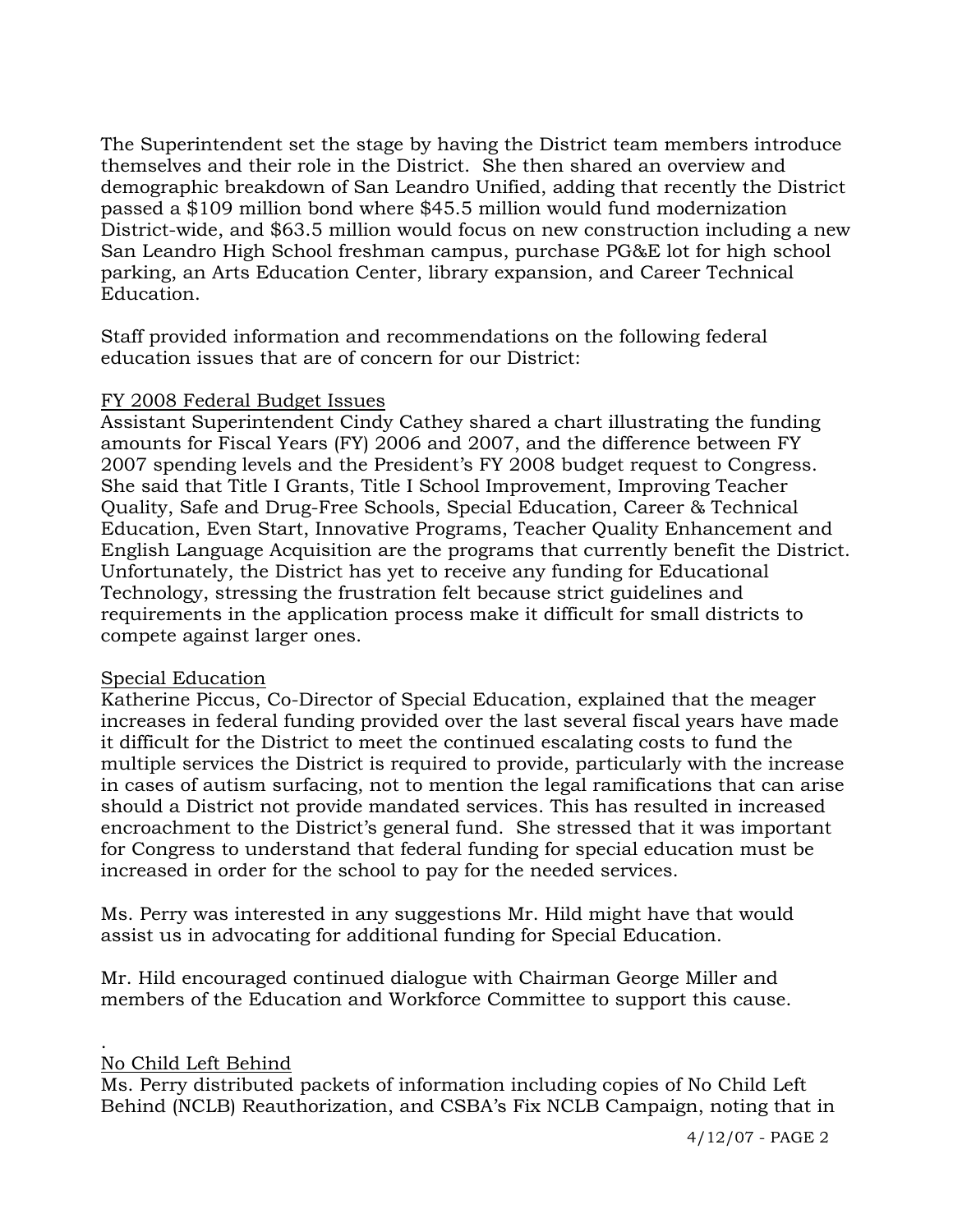2005-06, there were 683,178 special education students, 1.6 million English Learners in the California public school system, and the 719 schools that met at least double the California measure of success were labeled failures under NCLB.

Ms. Perry also provided a copy of NSBA Support H.R. 648 quick reference guide of 43 provisions and rationales. AYP, Participation Rates, Students with Disabilities, Limited English Proficient Students, State Flexibility (API), Public School Choice, Sanctions and Goals in General and High Qualified Teacher were the areas selected by staff from the list that they felt were of particular importance to the District and provided additional explanation and recommendations.

## Nutrition Issues

Food Services Director Aulani Cler briefly shared the history of the National School Lunch and Breakfast Program, and San Leandro's programs, demographics, adding that it was the mission of San Leandro USD *"to provide a variety of nutritious meals with strong student acceptability that support the health & wellness of students and aid in the learning process."* She touched upon the importance of federal legislation – e.g. Farm Bill – free and reduced lunch, the need to coordinate with the federal government for upcoming state legislation, as well as nutrition issues on the forefront e.g. San Leandro Student Wellness Policies, adding that the District was one of 59 school districts to be recently chosen to participate in a study from Cal Berkeley regarding obesity to see how the Wellness Policies are being implemented and their impact on our a la carte sales.

## California Adequacy of Funding Studies

Ms. Perry shared "Getting Down to Facts", a 72-page Stanford research project of 23 studies examining California's school governance and finance system, that addresses three broad questions: What do California school finance and governance systems look like today? How can we use the resources that we have more effectively to improve student outcomes? To what extent are additional resources needed so that California's students can meet the goals that we have for them?

Two final areas of concern that were briefly touched upon included opportunities for federal funding for Measure B new bond projects, and childcare.

Mr. Hild thanked everyone for being part of the discussion and said that he would forward all the information received and concerns raised, particularly regarding NCLB, to Pete Stark. He said that it's not often that you get an opportunity to witness the "passion" of staff and the Board for the work they are doing, noting that this discussion would definitely be very helpful with their decision-making process.

He encouraged everyone to attend Congressman Stark's "Town Hall" Meetings as a way of keeping him informed on issues affecting the District. The meetings are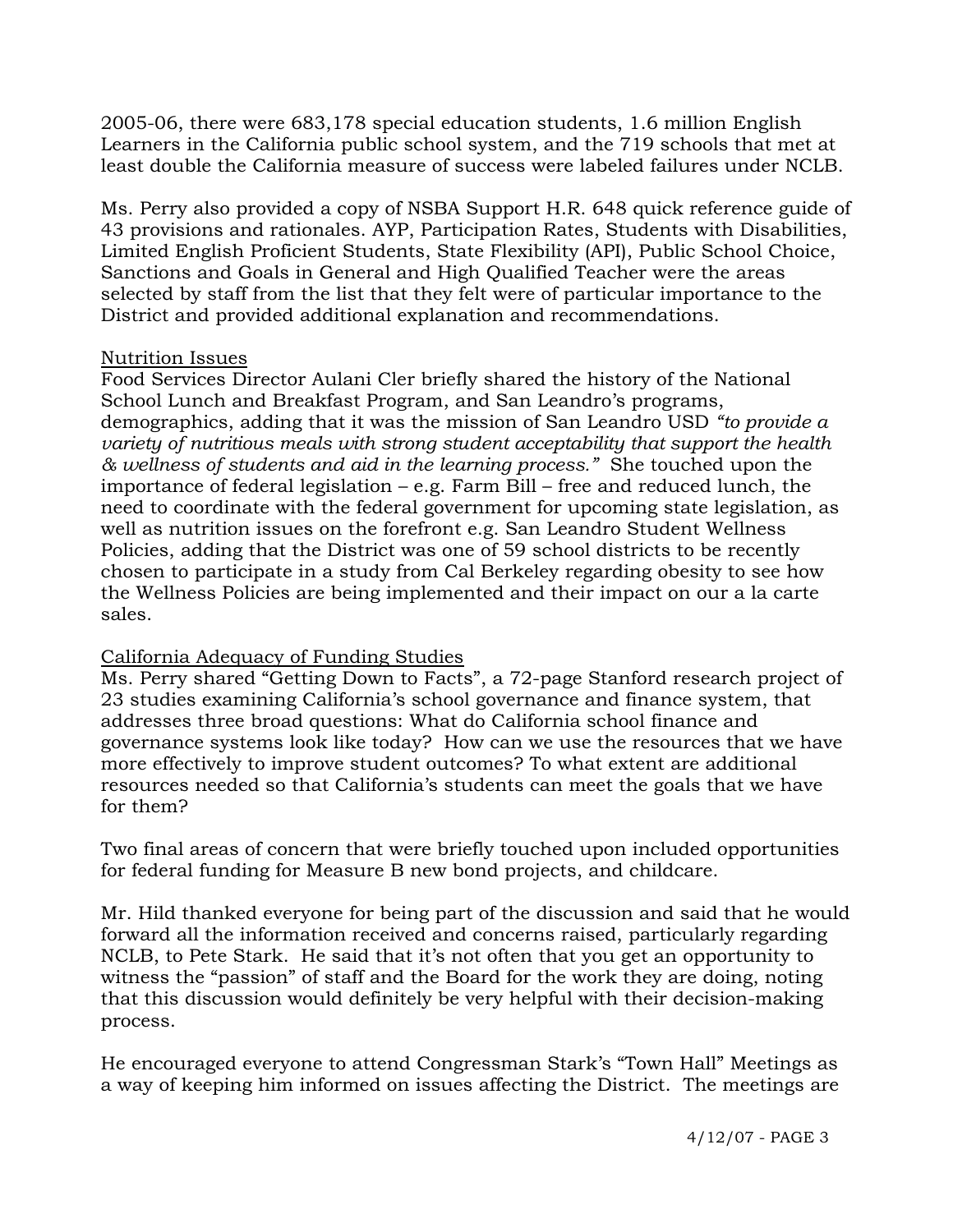scheduled on a Saturday, once-a-month, are held at three local areas: Fremont, San Leandro, and Alameda, and are posted on the his website.

# **PUBLIC TESTIMONY ON NON-AGENDA ITEMS**

None

## **BOARD MEMBER COMMENTS**

None